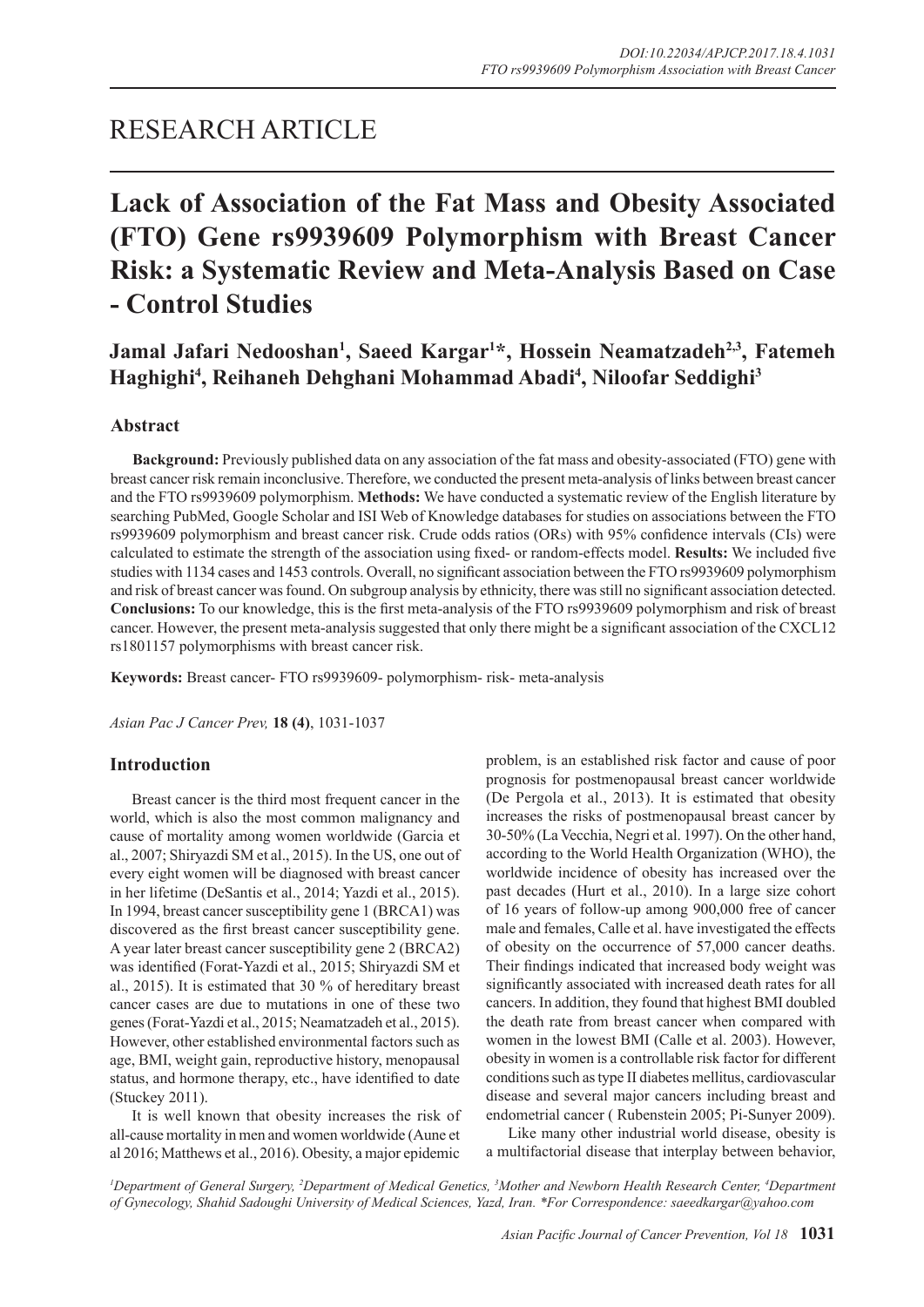#### *Jamal Jafari Nedooshan et al*

environment, and genetic factors (Shuldiner, 2008). To date, several studies have conducted to find variants in different genes that may contribute to obesity (Lyon et al ., 2005; Herrera et al 2011). According to studies, obesity has a complicated association to both breast cancer risk and the clinical behavior of the established disease (Barone et al., 2016). Several genes associated with obesity have recently been identified by large scale genome-wide association studies, one being the FTO gene located on chromosome 16q12.2. Although the FTO gene physiology and function is still elusive (SanchezPulido and Andrade-Navarro 2007), recent studies have further shown the effects of the FTO gene rs9939609 polymorphism on the risk of BMI-related outcomes such as type 2 diabetes (T2D) (Steemburgo et al., 2013), endometrial (Lurie et al., 2011) and pancreatic cancer (Lin et al., 2013). To date, a few studies investigated the association of FTO gene common variant, rs9939609, with risk of breast cancer, however, the studies revealed conflicting results. Therefore, the purpose of our study is to investigate the weight gain related FTO gene rs9939609 polymorphism contribution to breast cancer patients.

## **Materials and Methods**

## *Search Strategy*

We have conducted a comprehensive literature research using PubMed, google scholar and Web of Science data bases up to 20 January 2017. The relevant publications were identified using the following keyword strings: "fat mass and obesity-associated gene", "FTO", "breast cancer", "polymorphism", "mutation", "variant", "gene", "genotype", "SNP", and "allele". Reference list from published original articles and previous reviews were scanned for more relevant studies not identified in the database search. The search was restricted to the English language and humans. In addition, we have identified additional studies by a hand search of references of the original publications on the topic.

## *Inclusion and Exclusion Criteria*

We have considered the studies to the meta-analysis that met the following predetermined inclusion criteria: (1) studies investigating the between FTO rs9939609 polymorphism and breast cancer risk, (2) Studies with cohort and case–control design, (3) Studies provided sufficient data for estimating an odds ratio (OR) with a 95% confidence interval (95% CI) and (4) only conducted on the female breast cancer. The major exclusion criteria were as follow: (1) not conducted on human, (2) not breast cancer research, (3) investigated male breast cancer, (4) Only included cases, (5) duplicate of previous publications and (6) have not sufficient data for genotypes.

### *Data Extraction*

We have extracted the following data about the eligible studies: first author name, year of publication, country of study, ethnicity of studied subjects, frequencies of genotypes in both case and control groups, and HWE. In this study the diverse ethnicity populations were categorized as Asian, Caucasian, African and Mixed.

However, in the studies where the ethnicity of the case and controls was not clearly stated, we have inferred ethnicity on the basis of the largest ethnic group inhabiting the country of study. The data was extracted and confirmed by two authors; however, any disagreement was resolved by discussion among the three investigators.

### *Statistical Analysis*

All analyses were performed with the comprehensive meta-analysis (CMA) V2.0 software (Biostat, USA). Two-sided P values < 0.05 were considered statistically significant. Odds ratios (ORs) with 95% confidence intervals (CIs) were calculated to assess the association of FTO rs9939609 polymorphism with breast cancer risk. The meta-analysis examined the association of FTO rs9939609 polymorphism for five genetic contrast including allele (A vs. T), heterozygote (AT vs. TT), homozygote (AA vs. TT), dominant (AA+AT vs. TT) and recessive (AA vs. AT+TT) contrasts.

The heterogeneity between studies was evaluated by applying a chi square-based Q-test and  $I^2$ , which a lack of statistical heterogeneity ( $p$ >0.05 or I<sup>2</sup>>25%) suggesting the variability in effect sizes is larger than that expected from chance alone (Higgins et al., 2003). Moreover, a random effects model using the DerSimonian was utilized to calculate the OR and 95% CI for comparisons with moderate to high heterogeneity (P-value  $> 0.1$ ) and  $I^2 > 25\%$ ) (DerSimonian et al., 1986). Otherwise, a fixed-effects model using the Mantel–Haenszel method was used. We have performed the sensitivity analysis to assess the influence of each individual study by sequential omission of individual studies for various genetic models in the overall population and also for subgroup analysis by ethnicity. Then, publication bias was estimated graphically by Begg's funnel plot test and statistically Egger's linear regression test (Egger et al., 1997); P<0.05 indicated that the result was statistically significant.

# **Results**

### *Characteristics of Eligible Studies*

The characteristics of the included studies were summarized in Table 1. We have identified a total of 16 publication after an initial search. Of these studies, the first screening 11 studies were excluded based on established criteria, which of these excluded studies, 6 articles were redundant studies, 1 was review and 4 were not involved with the FTO rs9939609 polymorphism with breast cancer. Here, we have analyzed five studies with a total of 1134 cases and 1453 controls for the FTO rs9939609 polymorphism (Kaklamani et al. 2011; Kusinska et al. 2012; da Cunha et al. 2013; Mojaver et al. 2015; Zeng et al. 2015). The included studies were published between 2011 and 2015. There were 3 studies of Caucasian descendants (USA, Poland, and Brazil) and 2 studies of Asian descendants communities (Iran and China). Genotype distributions in the controls of all studies were in agreement with HWE ( $p < 0.05$ ).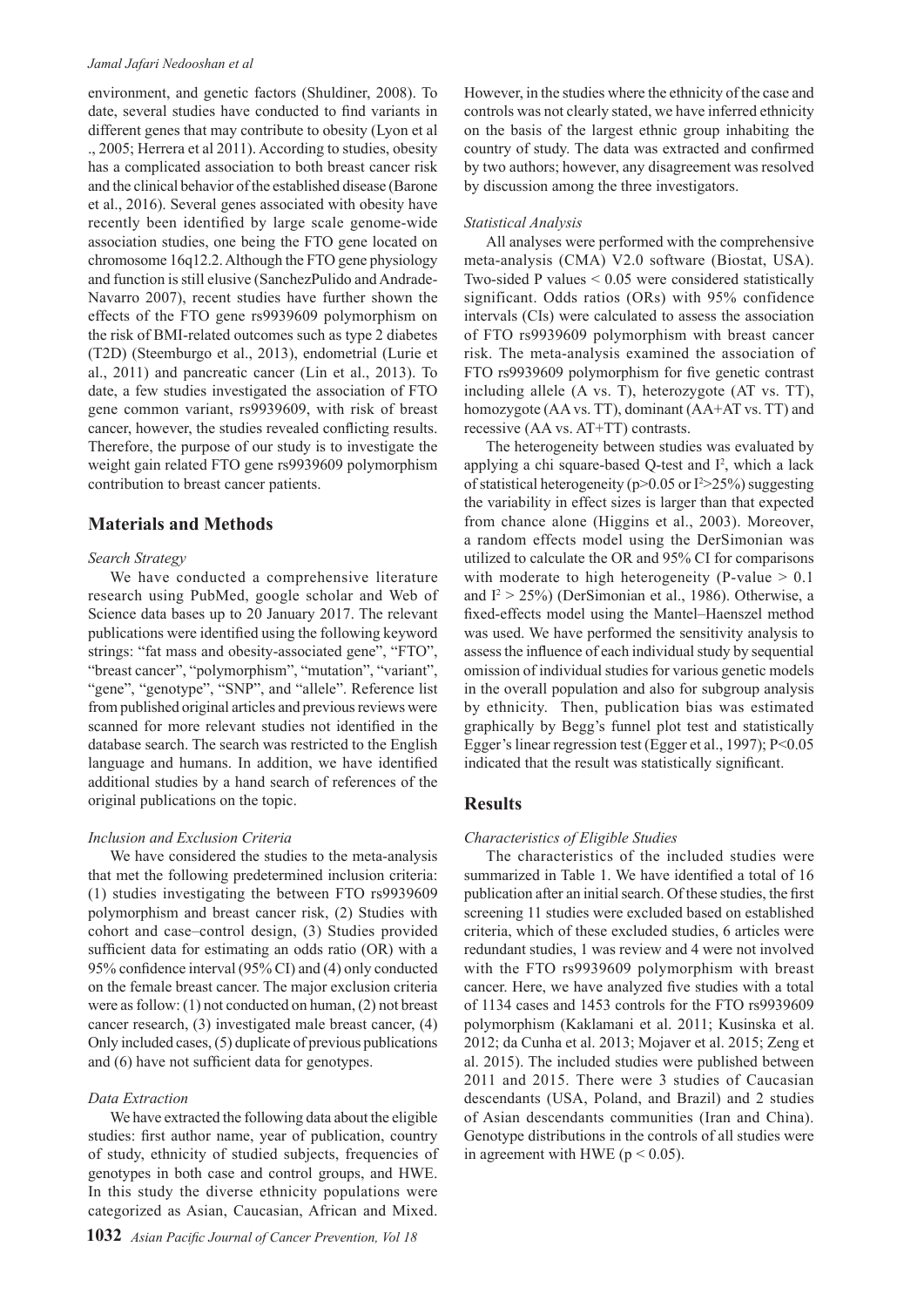| <b>Study name</b>           |               |                |                       | <b>Statistics for each study</b> |                 |      |     | Odds ratio and 95% CI |    | <b>Relative</b> |
|-----------------------------|---------------|----------------|-----------------------|----------------------------------|-----------------|------|-----|-----------------------|----|-----------------|
|                             | Odds<br>ratio | Lower<br>limit | Upper<br>limit        |                                  | Z-Value p-Value |      |     |                       |    | weight          |
| Kaklamani et al. 2011 1.053 |               | 0.841          | 1.319                 | 0.450                            | 0.653           |      |     |                       |    | 32.65           |
| Kusinska et al. 2012        | 1.081         | 0.815          | 1.433                 | 0.539                            | 0.590           |      |     |                       |    | 20.82           |
| Da Cunha et al. 2013 0.874  |               | 0.605          | 1.262                 | $-0.717$                         | 0.473           |      |     |                       |    | 12.26           |
| Mojaver et al. 2015         | 0.845         | 0.508          | 1.406                 | $-0.648$                         | 0.517           |      |     |                       |    | 6.40            |
| Zeng et al. 2015            | 1.215         | 0.952          | 1.550                 | 1.566                            | 0.117           |      |     |                       |    | 27.88           |
|                             | 1.062         | 0.934          | 1.208                 | 0.915                            | 0.360           |      |     |                       |    |                 |
|                             |               |                |                       |                                  |                 | 0.01 | 0.1 | 1                     | 10 | 100             |
| в                           |               |                |                       |                                  |                 |      |     |                       |    |                 |
| <b>Study name</b>           |               |                |                       | <b>Statistics for each study</b> |                 |      |     | Odds ratio and 95% CI |    | <b>Relative</b> |
|                             | Odds<br>ratio | Lower<br>limit | <b>Upper</b><br>limit | Z-Value p-Value                  |                 |      |     |                       |    | weight          |
| Kaklamani et al. 2011 0.904 |               | 0.591          | 1.382                 | $-0.466$                         | 0.641           |      |     |                       |    | 18.75           |
| Kusinska et al. 2012 1.047  |               | 0.679          | 1.613                 | 0.206                            | 0.837           |      |     |                       |    | 18.05           |
| Da Cunha et al. 2013 0.817  |               | 0.480          | 1.392                 | $-0.743$                         | 0.457           |      |     |                       |    | 11.94           |
| Mojaver et al. 2015         | 0.659         | 0.317          | 1.373                 | $-1.113$                         | 0.266           |      |     |                       |    | 6.29            |
| Zeng et al. 2015            | 1.195         | 0.909          | 1.572                 | 1.274                            | 0.203           |      |     |                       |    | 44.97           |
|                             | 1.019         | 0.848          | 1.225                 | 0.205                            | 0.838           |      |     |                       |    |                 |
|                             |               |                |                       |                                  |                 | 0.01 | 0.1 | 1                     | 10 | 100             |

Figure 1. Forest Plot for the Association of FTO rs9939609 Polymorphism with Breast Cancer Risk. A: allelic contrast (A vs. T), B: dominant contrast (AA+AT vs. TT)



Figure 2. Begg's Funnel Plots of FTO rs9939609 Polymorphism Association with Breast Cancer Risk for Publication Bias Test. A: Heterozygote contrast (AT vs. TT), B: Dominant contrast (AA+AT vs. TT). Each point represents a separate study for the indicated association.

# *Meta-Analysis*

## *Overall Findings*

After pooling all of the selected studies into the meta-analysis, we not found a significant association between FTO rs9939609 polymorphism and risk of breast cancer under all 5 genetics contrasts (Allele: A vs. T, OR= 1.062, 95% CI: 0.934-1.208, p= 0.360, Figure 1A; heterozygote: AT vs. TT: OR= 0.972, 95% CI: 0.801-1.180, p= 0.775; homozygote : AA vs. TT, OR= 1.081, 95% CI: 0.809-1.444, p= 0.597; dominant: AA+AT vs. TT, OR= 1,019, 95% CI: 0.848-1.225,

p= 0.838, Figure 1B; and recessive: AA vs. AT+TT, OR= 1.174, 95% CI: 0.934-1.478, p= 0.170; Table 2).

#### *Subgroup Analysis*

Subgroup analysis stratified by ethnicity also not suggested a significant association between FTO rs9939609 polymorphism and risk of breast cancer in Caucasian (Allele: A vs. T, OR= 1.025, 95% CI: 0.875-1.202, p= 0.756; heterozygote: AT vs. TT: OR= 0.882, 95% CI 0.667-1.167,  $p = 0.380$ ; homozygote : AA vs. TT, OR= 1.018, 95% CI: 0.735-1.411, p= 0.915; dominant: AA+AT vs. TT, OR= 0.931, 95% CI: 0.715-1.212, p= 0.595 and recessive: AA vs. AT+TT, OR=  $1.134$ ,  $95\%$ CI: 0.885-1.454, p= 0.321) and Asian (Allele: A vs. T, OR= 1.135, 95% CI: 0.911-1.414, p= 0.258; heterozygote: AT vs. TT: OR= 1.063, 95% CI: 0.813-1.389, p= 0.657; homozygote : AA vs. TT, OR= 1.354, 95% CI: 0.721- 2.541, p= 0.346; dominant: AA+AT vs. TT, OR= 1,111, 95% CI: 0.859-1.437, p= 0.421 and recessive: AA vs. AT+TT, OR= 1.444, 95% CI: 0.788-2.643, p= 0.234; Table 2).

#### *Sensitivity Analysis*

We have conducted the sensitivity analysis to evaluation the stability of this meta-analysis results through removing each study sequentially. However, no obvious changes were found in the results, which confirmed our results were stable under the five genetic contrasts for FTO rs9939609 polymorphism.

#### *Publication Bias*

Egger's test and Begg's funnel plot were used to evaluate publication bias quantitatively and qualitatively respectively. Slight asymmetry was found in heterozygote and dominant plots for FTO rs9939609 polymorphism association (Figure). The Egger's test also showed obvious publication bias under heterozygote (PEggers=0.015) and dominant (PEggers=0.009) contrasts (Table 2, Figure 2A, 2B). Moreover, the examination of publication bias after stratified by ethnicity for Asians was not conducted because only two studies were included.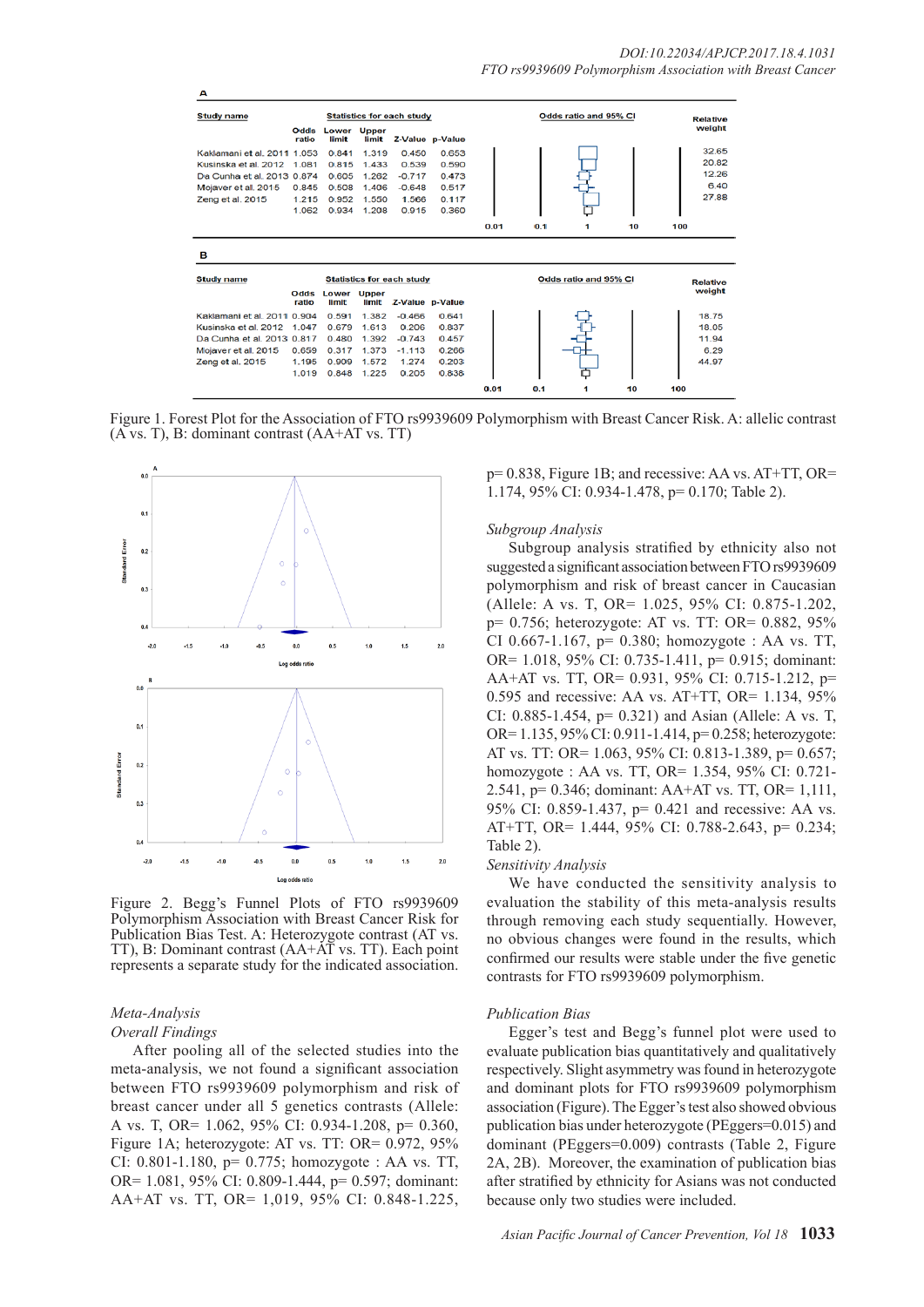| Table 1. Characteristics of Strudies Included In the Meta-Arakiysis of FTO Rs99399609 Polymorphism and Breast Cancer |                          |                                  |         |                                 |                             |                           |                          |                  |                 |                  |                          |                           |     |                             |
|----------------------------------------------------------------------------------------------------------------------|--------------------------|----------------------------------|---------|---------------------------------|-----------------------------|---------------------------|--------------------------|------------------|-----------------|------------------|--------------------------|---------------------------|-----|-----------------------------|
| First author                                                                                                         |                          | Country (Ethnicity) Case/Control |         |                                 | Cases                       |                           |                          |                  |                 | Controls         |                          |                           |     | HWE                         |
|                                                                                                                      |                          |                                  |         | Genotype                        |                             |                           | <b>Allele</b>            |                  | Genotype        |                  |                          | <b>Allele</b>             |     |                             |
|                                                                                                                      |                          |                                  |         | 긥                               | $\geq$                      | AA                        | $\overline{\phantom{0}}$ | $\triangleright$ | $\Box$          | AT               | $\forall$                | $\overline{\phantom{0}}$  | ⋗   |                             |
| Kaklamani et al. 2011                                                                                                |                          | USA (Caucasian)                  | 302/349 | 6 <sup>†</sup>                  | 124                         | 129                       | 222                      | 382              | 52              | 101              | 136                      | 265                       | 433 | 0.7                         |
| Kusinska et al. 2012                                                                                                 |                          | Poland (Caucasian)               | 134/357 | $40$                            | $\mathcal{S}^{\mathcal{S}}$ | 29                        | 145                      | 123              | $\overline{0}$  | 180              | $\sqrt{0}$               | 400                       | 314 | 99.0                        |
| da Cunha et al. 2013                                                                                                 |                          | Brazil (Caucasian)               | 100/148 | 37                              | 50                          | $\Xi$                     | 124                      | $\overline{76}$  | $48\,$          | $8\sqrt{ }$      |                          | $174$                     | 122 | 0.286                       |
| Mojaver et al. 2015                                                                                                  |                          | Iran (Asian)                     | 62/62   | 56                              | 25                          | $\equiv$                  | 77                       | $47\,$           | $20\,$          | 32               | $22\,$ $\,$              | $\overline{2}$            | 52  | 0.637                       |
| Zeng et al. 2015                                                                                                     |                          | China (Asian)                    | 536/537 | 389                             | 130                         | $\overline{L}$            | 806                      | 164              | 408             | $\overline{611}$ | $\overline{0}$           | 935                       | 139 | $\sim 0$                    |
| Table 2. Meta-Analysis of the Association of FTO rs9939609 Polymorphism and Breast Cancer                            |                          |                                  |         |                                 |                             |                           |                          |                  |                 |                  |                          |                           |     |                             |
|                                                                                                                      | Genetic model            | Type of model                    |         | $\Gamma^{(0)}$<br>Heterogeneity |                             | $\mathsf{P}_{\mathbb{H}}$ |                          | OR<br>Odds ratio | IO %S6          |                  |                          | Publication Bias          |     |                             |
| Overall                                                                                                              |                          |                                  |         |                                 |                             |                           |                          |                  |                 |                  | $\mathbf{P}_{\text{OR}}$ | $\rm P_{\rm Benzs}$       |     | $P_{\text{Egers}}$          |
|                                                                                                                      | $\Lambda$ vs. $T$        | Fixed                            |         | $\circ$                         |                             | 1550                      |                          | $1.062\,$        | 0.934-1.208     |                  | 0.36                     | 0.462                     |     | 0.126                       |
|                                                                                                                      | AT vs. TT                | Fixed                            |         | $\circ$                         |                             | 0.463                     |                          | 0.972            | 0.801-1.180     |                  | 0.775                    | 0.22                      |     | 0.015                       |
|                                                                                                                      | $\Delta\Lambda$ vs. TT   | Fixed                            |         | $\circ$                         |                             | $0.62\,$                  |                          | $1.081\,$        | $0.809 - 1.444$ |                  | 0.597                    | 0.806                     |     | 9560                        |
|                                                                                                                      | AA+AT vs. TT             | Fixed                            |         | $\circ$                         |                             | 0.458                     |                          | $1,019$          | 0.848-1.225     |                  | 0.838                    | 980.0                     |     | 600'0                       |
|                                                                                                                      | $\Delta\Delta$ vs. AT+TT | Fixed                            |         | $\circ$                         |                             | 0.803                     |                          | 1.174            | 874-1.478       |                  | $0.17\,$                 |                           |     | 0.939                       |
| Caucasian                                                                                                            |                          |                                  |         |                                 |                             |                           |                          |                  |                 |                  |                          |                           |     |                             |
|                                                                                                                      | $\Lambda$ vs. $T$        | Fixed                            |         | $\circ$                         |                             | 0.634                     |                          | 1.025            | 0.875-1.202     |                  | 0.756                    |                           |     | 0.405                       |
|                                                                                                                      | AT vs. TT                | Fixed                            |         | $\circ$                         |                             | 0.816                     |                          | 0.882            | $0.667 - 1.167$ |                  | 0.38                     |                           |     | 0.783                       |
|                                                                                                                      | $\Delta\Lambda$ vs. TT   | Fixed                            |         | $\circ$                         |                             | 1890                      |                          | $1.018\,$        | 0.735-1.411     |                  | 5160                     |                           |     | 6650                        |
|                                                                                                                      | AA+AT vs. TT             | Fixed                            |         | $\circ$                         |                             | 0.768                     |                          | 0.93             | 0.715-1.212     |                  | 595                      |                           |     | 0.501                       |
|                                                                                                                      | $AA$ vs. $AT+TT$         | Fixed                            |         | $\circ$                         |                             | 0.727                     |                          | 1.13<br>4        | $0.885 - 1.454$ |                  | 0.321                    | 0.296                     |     | 0.423                       |
| Asian                                                                                                                |                          |                                  |         |                                 |                             |                           |                          |                  |                 |                  |                          |                           |     |                             |
|                                                                                                                      | $\Lambda$ vs. $T$        | Fixed                            |         | 37.1                            |                             | 0.207                     |                          | 1.135            | 1911-1.414      |                  | 0.258                    | XX                        |     | $\boldsymbol{\Sigma}$       |
|                                                                                                                      | $\Lambda\Gamma$ vs. TT   | Fixed                            |         | 56.57                           |                             | 0.129                     |                          | 1.063            | 0.813-1.389     |                  | 0.657                    | $\sum_{i=1}^{n}$          |     | $\mathop{\succeq}\nolimits$ |
|                                                                                                                      | AA vs. TT                | Fixed                            |         | 20.22                           |                             | 0.263                     |                          | 1.354            | 0.721-2.541     |                  | 0.346                    | $_{\rm yN}$               |     | $\mathbb K$                 |
|                                                                                                                      | AA+AT vs. TT             | Fixed                            |         | 54.88                           |                             | 0.137                     |                          | 1111             | 0.859-1.437     |                  | 0.421                    | $\mathop{\rm N}\nolimits$ |     | Ř                           |
|                                                                                                                      | AA vs. AT+TT             | Fixed                            |         | $\circ$                         |                             | 1670                      |                          | 1.444            | $0.788 - 2.643$ |                  | 0.234                    | XX                        |     | X                           |

**1034** *Asian Pacific Journal of Cancer Prevention, Vol 18*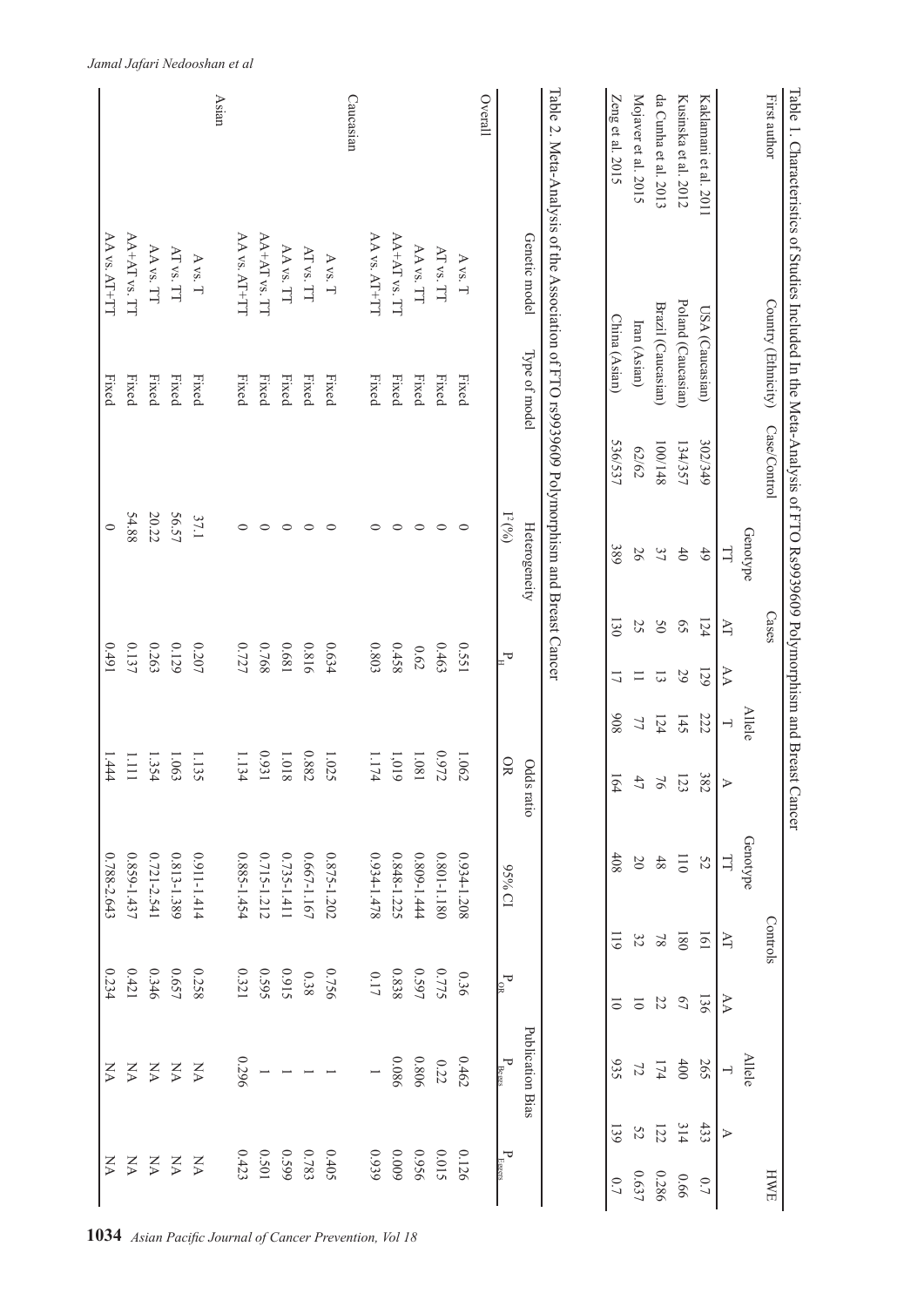# **Discussion**

The FTO is a large gene with nine exons spanning more than 400 kb on chromosome 16 in humans (Mojaver et al., 2015; Huang et al., 2016). FTO gene also known as alpha-ketoglutarate-dependent dioxygenase FTO is a nuclear protein of the AlkB related non-haem iron and 2-oxoglutarate-dependent oxygenase superfamily which is the first mRNA demethylase that has been identified (Fedeles et al., 2015; Celis-Morales et al., 2016). However, the FTO gene exact physiological function of this gene is not known, the studies indicate a role in nervous and cardiovascular systems and a strong association with body mass index, obesity, and T2D (Fawcett et al., 2010; Manco et al., 2012). To date, several polymorphisms have been identified in the FTO gene such as rs9939609, rs17817449, rs8050136, rs1477196, rs6499640, rs16953002, rs11075995 and rs1121980, which associated with the risk of developing cancer (Hernández-Caballero et al., 2015). All the SNPs identified so far are located in the first and largest intron of the gene, a region where the sequence is strongly conserved across species (Loos et al. 2014). Of these SNPs, rs9939609 polymorphism, which is caused by A to T transition in the intron region of the FTO gene, is the most commonly studied polymorphism due to its various biology (Feng et al., 2014). On the other hand, it seems FTO rs9939609 may not be the true causal variant. Recent genome-wide association studies have showed that FTO rs9939609 was marginally associated with increased weight, raised BMI and several related traits (Wojciechowski et al., 2012). However, other studies suggested that this polymorphism may be involved in the development of other conditions such as T2D, metabolic syndrome (MetS) (Zhou et al., 2012), pancreatic cancer (Li et al., 2012), polycystic ovary syndrome (Li et al., 2013), major depressive disorder (Yao et al., 2016), etc.

The identification of the FTO gene and its potential role in obesity has provoked a series of studies to finds its association and also obesity with different malignancies, especially breast cancer, a multi-factorial and multi genic health problem. Recent studies have shown that FTO expression may have a vital role in the development of breast cancer (Tan et al., 2015). To date, a few studies investigated the association of FTO gene common variant, rs9939609, with risk of breast cancer, however, the studies revealed conflicting results. In this meta-analysis, we have surveyed the association of FTO rs9939609 polymorphism with breast cancer in the five studies with a total of 1,134 cases and 1,453 controls. However, there was no a significant association between this polymorphism and risk of breast cancer. Similarly, Mojaver et al. have reported that rs9939609 and rs1477196 polymorphisms not confer with risk of breast cancer in the studied Iranian population (Mojaver et al. 2014). In the other in a case control study of 354 cases and 364 controls at Northwestern University, USA, Kaklamani et al., have examined the role of 4 different FTO SNPs including rs7206790, rs8047395, rs9939609 and rs1477196 in development of breast cancer. They have found that all those SNPs were significantly associated

#### *DOI:10.22034/APJCP.2017.18.4.1031 FTO rs9939609 Polymorphism Association with Breast Cancer*

with breast cancer risk (Kaklamani et al., 2011). This inconsistence was not reasonable among our results, Mojaver et al., and Kaklamani et al., findings, because our meta-analysis like to the Kaklamani et al., study was focused on Caucasians (Kaklamani et al. 2011). Similarly, Huang et al. in a meta-analysis of 15 studies with 17,403 cases and 34,465 controls have reported a significant association of FTO rs9939609 polymorphism with endometrial cancer and pancreatic cancer, but not breast cancer. In addition, they found that FTO rs9939609 polymorphism was associated with cancer risk in the Asians (OR = 1.15, 95% CI = 1.01–1.32) (Huang et al., 2016). However, Delahanty et al. in a case control study comprised 832 endometrial cancer cases and 2,049 controls have not reported such association (Delahanty et al., 2011). Huang et al. suggested that this inconsistence between their findings and Delahanty et al. may be due to the ethnicity backgrounds (Huang et al., 2016). Because the subgroup of endometrial cancer in Huang et al. metaanalysis was focused on Caucasians while Delahanty et al.'s study was based on Chinese patients (Delahanty et al., 2011). Although, we thought Huang et al. suggestion was wrong due to our inconsistence with previous two case controls study findings in the Iran and USA (Huang et al., 2016).

This is the first meta-analysis that particularly estimated the associations between two FTO rs9939609 polymorphism and risk of breast cancer. However, some limitations should be taken into consideration when explaining the results as follow: Firstly, most of the studies included in the meta-analysis were performed in the Caucasian population, only two publications were from Asians and there was no relevant study from Africans. Thus, to obtain more precise contribution of FTO rs9939609 polymorphism on breast cancer risk, additional studies with larger sample size and involving different ethnicities especially Asians and African are crucial. Second, because only published papers and written in English language were included to the metaanalysis, publication bias may have occurred, even though it was not found by making use of statistical tests. Third, in this meta-analysis the overall outcomes were based on individual unadjusted ORs without adjustment for other risk factors such as age, weight, menopausal status, post-menopausal weight, histological findings, and other controllable risk factors. Finally, it is well known both obesity and breast cancer are multifactorial and multigenic trait, therefore this meta-analysis could not address the gene-gene and gene-environmental interactions in the association between FTO rs9939609 polymorphism and breast cancer risk. Then, more studies with detailed information environmental factors exposure to assess the possible gene-gene and gene-environment interactions in the association between FTO rs9939609 polymorphism and risk of breast cancer are required.

Overall, there was no a significant association between FTO rs9939609 polymorphism and breast cancer risk was. As to subgroup stratified by ethnicity, there was no significant association in both Asians and Caucasians.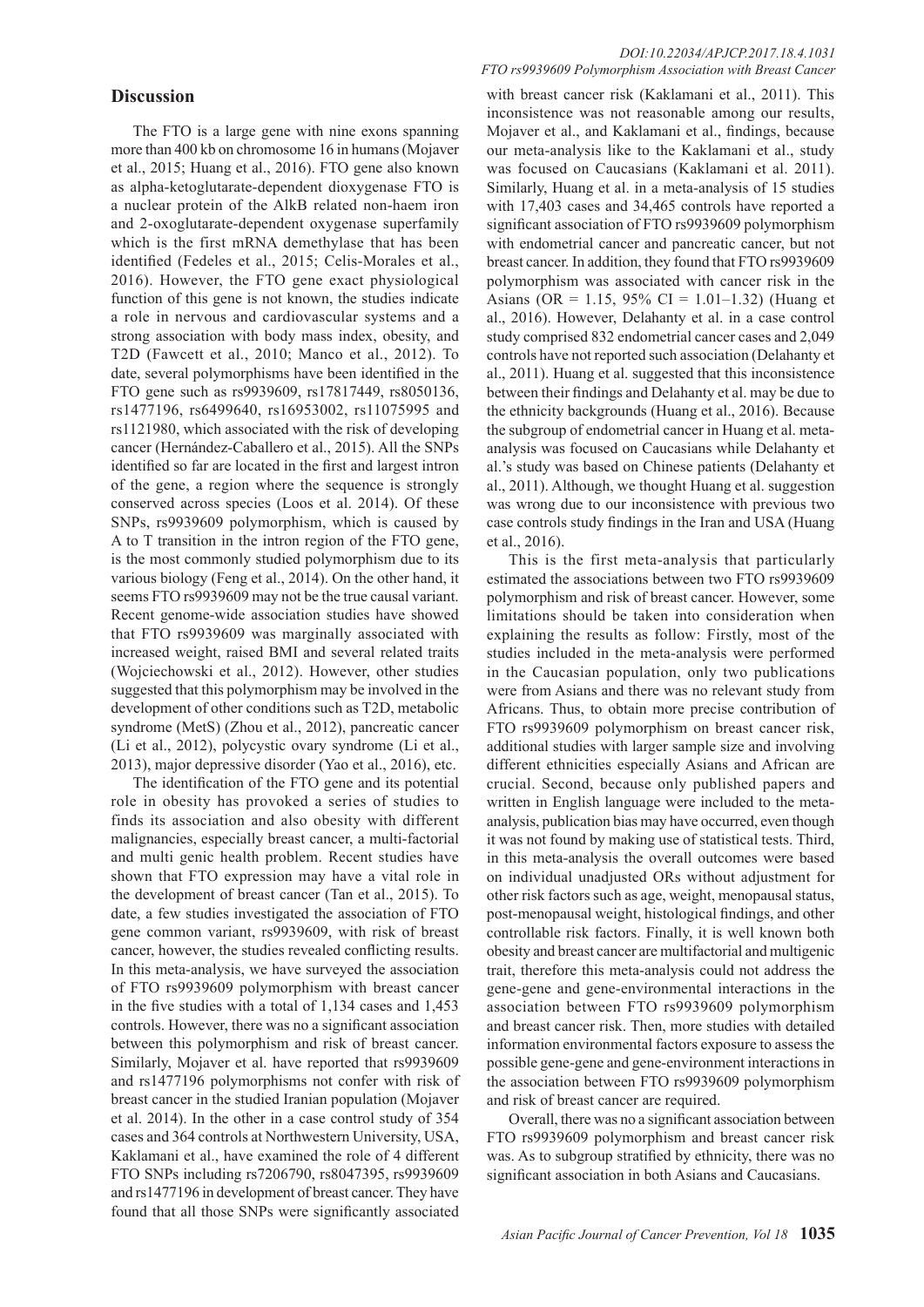## **References**

- Aune D, Sen A, Prasad M, et al (2016). BMI and all-cause mortality: systematic review and non-linear dose-response meta-analysis of 230 cohort studies with 3.74 million deaths among 30.3 million participants. *BMJ*, **4**, 353.
- Barone I, Giordano C, Bonofiglio D, et al (2016). Leptin, obesity and breast cancer: progress to understanding the molecular connections. *Curr Opin Pharmacol*, **31**, 83-9.
- Calle EE, Rodriguez C, Walker-Thurmond K, et al (2003). Overweight, obesity, and mortality from cancer in a prospectively studied cohort of U.S. adults. *N Engl J Med*, **348**, 1625-38.
- Celis-Morales C, Marsaux CF, Livingstone KM, et al (2016). Physical activity attenuates the effect of the FTO genotype on obesity traits in European adults: The Food4Me study. *Obesity (Silver Spring)*, **24**, 962-9.
- da Cunha PA, de Carlos Back LK, Sereia AF, et al (2013). Interaction between obesity-related genes, FTO and MC4R, associated to an increase of breast cancer risk. *Mol Biol Rep*, **40**, 6657-64.
- Delahanty RJ, Beeghly-Fadiel A, Xiang YB, et al (2011). Association of obesity related genetic variants with endometrial cancer risk: a report from the Shanghai endometrial cancer genetics study. *Am J Epidemiol*, **174**, 1115–26.
- De Pergola G, Silvestris F (2013). Obesity as a major risk factor for cancer. *J Obes*, **2013**, 291546.
- De Santis C, Ma J, Bryan L, et al (2014). Breast cancer statistics, 2013. *CA Cancer J Clin*, **64**, 52-62.
- Fawcett KA, Barroso I (2010). The genetics of obesity: FTO leads the way. *Trends Genet*, **26**, 266-74.
- Feng Y, Wang F, Pan H, et al (2014). Obesity-associated gene FTO rs9939609 polymorphism in relation to the risk of tuberculosis. *BMC Infect Dis*, **7**, 592.
- Fedeles BI, Singh V, Delaney JC, et al (2015). The AlkB family of Fe(II)/α-Ketoglutarate-dependent dioxygenases: Repairing nucleic acid alkylation damage and beyond. *J Biol Chem*, **290**, 20734-42.
- Forat-Yazdi M, Neamatzadeh H, Sheikhha M, et al (2015). BRCA1 and BRCA2 common mutations in iranian breast cancer patients, a meta-analysis. *Asian Pac J Cancer Prev*, **16**, 1219-24.
- Garcia M, Jemal A, Ward EM, et al (2007). Global cancer facts and figures 2007. Atlanta, GA: American cancer sciety. 250-3
- Hernández-Caballero ME, Sierra-Ramírez JA (2015). Single nucleotide polymorphisms of the FTO gene and cancer risk: an overview. *Mol Biol Rep*, **42**, 699-704.
- Herrera BM, Keildson S, Lindgrena CM (2011). Genetics and epigenetics of obesity. *Maturitas*, **69**, 41–9.
- Higgins JP, Thompson SG, Deeks JJ, Altman DG (2003) Measuring inconsistency in meta-analyses. *BMJ*, **327**, 557–60.
- Huang X, Zhao J, Yang M, et al (2016). Association between FTO gene polymorphism (rs9939609 T/A) and cancer risk: a meta-analysis. *Eur J Cancer Care (Engl)*, [Epub ahead of print].
- Hurt RT, Kulisek C, Buchanan LA, et al (2010). The obesity epidemic: challenges, health initiatives, and implications for gastroenterologists. *Gastroenterol Hepatol (NY)*, **6**, 780-92.
- Kaklamani V, Yi N, Sadim M, et al (2011). The role of the fat mass and obesity associated gene (FTO) in breast cancer risk. *BMC Med Genet*, **12**, 52.
- Kusinska R, Górniak P, Pastorczak A, et al (2012). Influence of genomic variation in FTO at 16q12.2, MC4R at 18q22 and NRXN3 at 14q31 genes on breast cancer risk. *Mol Biol Rep*, **39**, 2915-9.
- Li G, Chen Q, Wang L, et al (2012). Association between FTO gene polymorphism and cancer risk: evidence from 16,277 cases and 31,153 controls. *Tumour Biol*, **33**, 1237-43.
- Li T, Wu K, You L, et al (2013). Common variant rs9939609 in gene FTO confers risk to polycystic ovary syndrome. *PLoS One*, **8**, e66250.
- Lin Y, Ueda J, Yagyu K, et al (2013). Association between variations in the fat mass and obesity-associated gene and pancreatic cancer risk: a case-control study in Japan. *BMC Cancer*, **13**, 337.
- Loos RJ, Yeo GS (2014). The bigger picture of FTO: the first GWAS-identified obesity gene. *Nat Rev Endocrinol*, **10**, 51-61.
- Lurie G, Gaudet MM, Spurdle AB, et al (2011). The obesity-associated polymorphisms FTO rs9939609 and MC4R rs17782313 and endometrial cancer risk in non-Hispanic white women. *PLoS One*, **6**, e16756.
- Lyon HN, Hirschhorn JN (2005). Genetics of common forms of obesity: a brief overview. *Am J Clin Nutr*, **82**, 215-17.
- Matthews SB, Thompson HJ (2016).The obesity-breast cancer conundrum: An analysis of the issues. *Int J Mol Sci*, **17**, 989.
- Manco M, Dallapiccola B (2012). Genetics of pediatric obesity. *Pediatrics*, **130**, 123-33.
- Mojaver M, Mokarian F, Kazemi M, et al (2015). Specific TaqMan allelic discrimination assay for rs1477196 and rs9939609 single nucleotide polymorphisms of FTO gene demonstrated that there is no association between these SNPs and risk of breast cancer in Iranian women. *Adv Biomed Res*, **4**, 136.
- Neamatzadeh H, Shiryazdi SM, Kalantar SM (2015). BRCA1 and BRCA2 mutations in Iranian breast cancer patients, a systematic review. *J Res Med Sci*, **20**, 284-93.
- Pi-Sunyer X (2009). The medical risks of obesity. *Postgrad Med*, **121**, 21–33.
- Rubenstein AH (2005). Obesity: A modern epidemic. *Trans Am Clin Climatol Assoc*, **116**, 103–113.
- Shiryazdi SM, Kargar S, Nasaj HT, et al (2015). The accuracy of Breastlight in detection of breast lesions. *Indian J Cancer*, **52**, 513.
- Shiryazdi SM, Kargar S, Taheri-Nasaj H, et al (2015). Breast light apparatus performance in detection of breast masses depends on mass size. *Asian Pac J Cancer Prev*, **16**, 1181-4.
- Shuldiner AR (2008). Obesity genes and gene-environmentbehavior interactions: recommendations for a way forward. *Obesity (Silver Spring)*, **16**, 79-81.
- Steemburgo T, Azevedo MJ, Gross JL, et al (2013). The rs9939609 polymorphism in the FTO gene is associated with fat and fiber intakes in patients with type 2 diabetes. *J Nutrigenet Nutrigenomics*, **6**, 97-106.
- Stuckey A (2011). Breast cancer: epidemiology and risk factors. *Clin Obstet Gynecol*, **54**, 96-102.
- Tan A, Dang Y, Chen G, et al (2015). Overexpression of the fat mass and obesity associated gene (FTO) in breast cancer and its clinical implications. *Int J Clin Exp Pathol*, **8**, 13405-10.
- Wojciechowski P, Lipowska A, Rys P, et al (2012). Impact of FTO genotypes on BMI and weight in polycystic ovary syndrome: a systematic review and meta-analysis. *Diabetologia*, **55**, 2636-45.
- Yao Y, Wen Y, Du T, et al (2016). Meta-analysis indicates that SNP rs9939609 within FTO is not associated with major depressive disorder (MDD) in Asian population. *J Affect Disord*, **193**, 27-30.
- Yazdi MF, Rafieian S, Gholi-Nataj M, et al (2015). CYP2D6 Genotype and Risk of Recurrence in Tamoxifen Treated Breast Cancer Patients. *Asian Pac Cancer Prev*, **16**, 6783-7.
- Zeng X, Ban Z, Cao J, et al (2015). Association of FTO mutations with risk and survival of breast cancer in a Chinese